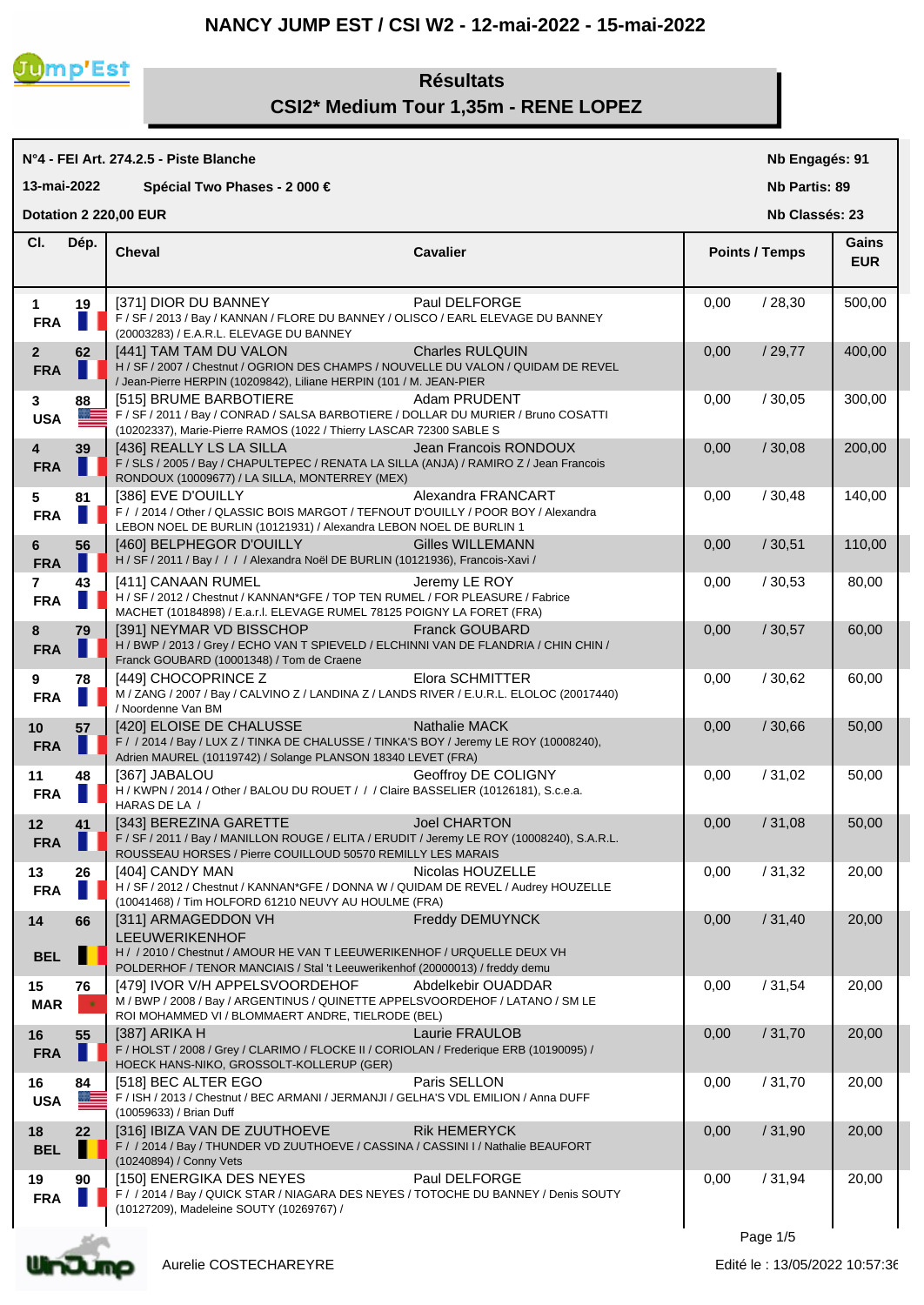# **N°4 - FEI Art. 274.2.5 - Piste Blanche Cheval Cavalier Cl. 13-mai-2022 Spécial Two Phases - 2 000 € Dotation 2 220,00 EUR Dép. SUI** H / SF / 2012 / Chestnut / MYLORD CARTHAGO\*HN / NET STELLA DU LOZON / QUICK STAR / Jean-Pierre FASEL (10177773) / Vignaud Laurent **FRA** H / / 2014 / Bay / VIGO CECE / UKRAINE D'ARGONNE / CONTERNO GRANDE / Florent BRUTO (10222952), Catherine CHAPUIS (10265 / Alexandre SCHIER 54120 THIA **FRA** H / / 2013 / Chestnut / BALOUBET DU ROUET / KARTO MANCIAISE / FIRST BRIDE / Denis HUBERT (10085613) / GER **FIGURER H** / HANN / 2011 / Chestnut / GAVI 6 / LORIANA / LORDANOS / Sportstall Tina Pol AG (20001455) / Gerd Wieker **FRA** M / BWP / 2011 / Grey / CLARIMO / ROMINA / LUSANO / Franck GOUBARD (10001348) / Zlatko Srebrnik d.o.o. **SUI** F / HANN / 2012 / Bay / CADOR 5 / BETTY BALOU / BALOU DU ROUET / Laura Nina ASCHWANDEN (10007573), Castle Stables G / Hendrik Hüsker

**Nb Engagés: 91**

**Nb Partis: 89**

**Nb Classés: 23** 

| CI.              | Dép.                 | <b>Cheval</b>                                                                                                                                                                                | <b>Cavalier</b>              |      | <b>Points / Temps</b> |       |
|------------------|----------------------|----------------------------------------------------------------------------------------------------------------------------------------------------------------------------------------------|------------------------------|------|-----------------------|-------|
| 20<br><b>SUI</b> | 68<br>÷              | [493] CARTHAGE DU LOZON<br>H / SF / 2012 / Chestnut / MYLORD CARTHAGO*HN / NET STELLA DU LOZON / QUICK STAR /<br>Jean-Pierre FASEL (10177773) / Vignaud Laurent                              | Romain DUGUET                | 0,00 | /31,99                | 20,00 |
| 21<br><b>FRA</b> | $\overline{7}$<br>H  | [385] ESPOIR BLANC CRISTAL<br>H / / 2014 / Bay / VIGO CECE / UKRAINE D'ARGONNE / CONTERNO GRANDE / Florent BRUTO<br>(10222952), Catherine CHAPUIS (10265 / Alexandre SCHIER 54120 THIA       | Alexandra FRANCART           | 0,00 | /32,20                | 20,00 |
| 22<br><b>FRA</b> | 32                   | [361] DALOUBET MANCIAIS<br>H / / 2013 / Chestnut / BALOUBET DU ROUET / KARTO MANCIAISE / FIRST BRIDE / Denis<br>HUBERT (10085613) /                                                          | Apolline COZIEN              | 0,00 | /32,27                | 20,00 |
| 23<br><b>GER</b> | 59                   | [464] GRAFFITI 81<br>H / HANN / 2011 / Chestnut / GAVI 6 / LORIANA / LORDANOS / Sportstall Tina Pol AG (20001455) /<br>Gerd Wieker                                                           | Christoph KÖNEMANN           | 0,00 | /32,29                | 20,00 |
| 24<br><b>FRA</b> | $9^{\circ}$<br>٠     | [390] LIBERTY<br>M / BWP / 2011 / Grey / CLARIMO / ROMINA / LUSANO / Franck GOUBARD (10001348) / Zlatko<br>Srebrnik d.o.o.                                                                   | <b>Franck GOUBARD</b>        | 0,00 | /32,38                |       |
| 25<br>SUI        | 40<br>٠              | [483] CADENZ<br>F / HANN / 2012 / Bay / CADOR 5 / BETTY BALOU / BALOU DU ROUET / Laura Nina<br>ASCHWANDEN (10007573), Castle Stables G / Hendrik Hüsker                                      | Laura Nina ASCHWANDEN        | 0,00 | /32,78                |       |
| 26<br><b>SUI</b> | 23<br>۰              | [511] DELILA<br>F / SF / 2013 / Bay / DIAMANT DE SEMILLY / MISCHNA / QUIDAM DE REVEL / Christian TARDY<br>(10012463) / EARL DU HAMEAU GERMAIN                                                | <b>Christian TARDY</b>       | 0,00 | /32,91                |       |
| 27<br><b>LIE</b> | 63                   | [472] EVEREST D'ELLIPSE<br>H / SF / 2014 / Chestnut / VAGABOND DE LA POMME / ROUKY D'ELLIPSE / KANNAN / Esther<br>STEIGER (10110332) / S.N.C. Ellipse                                        | Vanessa-Joy NÄGELE           | 0,00 | /33,04                |       |
| 28<br><b>FRA</b> | 38                   | [382] GRACIEUX DU PACHIS<br>H / SBS / 2012 / Bay / TINKA'S BOY / LASKA III / CARETINO / SARL MJE (20017066) / M.<br>VINCENT JOURDAN 99 (FRA)                                                 | <b>Julien EPAILLARD</b>      | 0,00 | /33,13                |       |
| 29<br><b>BEL</b> | 4                    | [312] KAFFEE AU LAIT<br>LEEUWERIKENHOF Z<br>F / ZANG / 2014 / Bay / KASHMIR VAN SCHUTTERSHOF / URQUELLE DEUX VH POLDERHOF                                                                    | Joy DEMUYNCK                 | 0,00 | /33,28                |       |
| 30<br><b>BEL</b> | 14                   | / TENOR MANCIAIS / Freddy DEMUYNCK (10001373) /<br>[308] ORIANE DE LIBERSART<br>F / BWP / 2014 / Bay / VDL CARDENTO / DATSHA DE LIBERSART / VOLTAIRE / Yves GERON<br>(10132931) / Yves Geron | Lola DE BRAEKELEER           | 0,00 | /33,60                |       |
| 31<br>SUI        | 10 <sup>°</sup><br>٠ | [506] LAYNA<br>F / BAD-WÜ / 2013 / Bay / TENOR D'ARIOSO / LUNAYA CH / NITHARD / Sabine TSCHANZ<br>$(10007975)$ /                                                                             | <b>Stefanie LAUBER</b>       | 0,00 | /33,61                |       |
| 32<br><b>SUI</b> | 75<br>٠              | [502] LIVENTO DU CHENE<br>H / CHS / 2011 / Chestnut / EUROCOMMERCE LONDON / ZERTINA / APADOL / Patricia KOLLER<br>(10033836) / Zimmermann Hans                                               | Patricia KOLLER              | 0,00 | /33,63                |       |
| 33<br>SUI        | 67<br>÷              | [499] KILLOSSERY KRESCENDO<br>H / ISH / 2013 / Bay / INDOCTRO / KILLOSSERY KRUISETTE / CRUISING / Eva HERZIG<br>(10134782), Romy HERZIG (10143091) / F + L Glynn                             | Romy HERZIG                  | 0,00 | /33,97                |       |
| 34<br><b>LUX</b> | 28                   | [475] BRIX 19<br>M / HOLST / 2013 / Bay / / / / Christian WEIER (10022170) /                                                                                                                 | <b>Christian WEIER</b>       | 0,00 | /34,09                |       |
| 35<br><b>FRA</b> | 21                   | [348] INTOUCHABLE ZG<br>M / / 2013 / Bay / MODESTO / ELANOIR ZG / DIAMANT DE SEMILLY / S.A.R.L. SEBEN<br>(20016567) /                                                                        | Jean Philippe CHIAROTTO      | 0,00 | /34,26                |       |
| 36<br><b>FRA</b> | 44                   | [444] BLUE MAGIC DU BORGET<br>H / / 2011 / Bay / PLOT BLUE / OMBRE DE TOSCANE / QUICK STAR / Prune PLISSON<br>(10218749) /                                                                   | <b>Louise SADRAN</b>         | 0,00 | /34,37                |       |
| 37<br>COL        | 36                   | <b>[325] DUBAI PALORDET</b><br>H / / 2013 / Bay / NUMERO UNO / VENDOME PALORDET / KANNAN / Guillaume ROLAND<br>BILLECART (10023892), S.A.R.L. RE /                                           | Juan Camilo HERNANDEZ OSPINA | 0,00 | /34,75                |       |
| 38<br><b>DEN</b> | 89<br>- 1<br>ш       | [326] HOLSTEINS BACARDI D BALOU<br>H / DWB / 2014 / Black / BALOU DU ROUET / MISS HOLSTEINS MATINIQUE / KERMO'S WHITE<br>TALISMAN / René HOLSTEIN (10274052), STUDDS SHOW STABLES (200 / Fam | Sophia STUDD                 | 0,00 | /34,82                |       |
| 39<br>SUI        | 16<br>۰              | [492] ALLDREAM DELACENSE<br>H / SF / 2010 / Bay / JENNY DE LA CENSE*HN / BEGANNIE / SAN PATRIGNANO MISTER /<br>Aurore FASEL (10144989) / M. Jean-Pierre Fasel                                | Romain DUGUET                | 4,00 | /27,81                |       |
| 40<br><b>FRA</b> | 27                   | [374] DUM DUM<br>H / SF / 2013 / Chestnut / UNION JACK VELVET / IOUPY DE SAINT LEO / DUM'POM / Philippe<br>DOTTI (10183493), Anthony MOROY (10269391 / Helene Deglane-Lhen                   | Nicolas DESEUZES             | 4,00 | /30,03                |       |
|                  |                      |                                                                                                                                                                                              |                              |      |                       |       |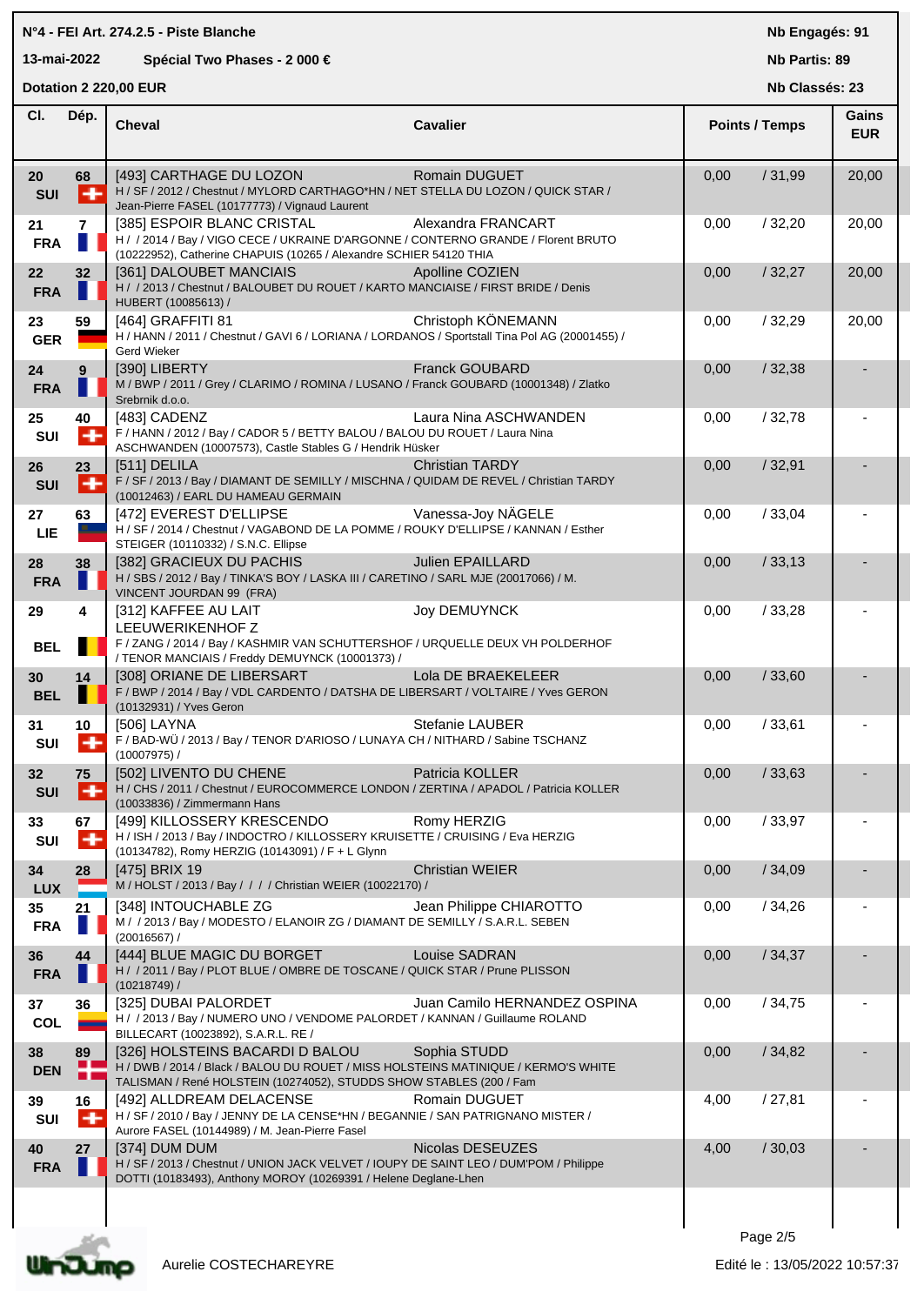### **N°4 - FEI Art. 274.2.5 - Piste Blanche**

## **13-mai-2022 Spécial Two Phases - 2 000 €**

**Nb Engagés: 91**

## **Nb Partis: 89**

**Dotation 2 220,00 EUR** 

**Nb Classés: 23** 

|                  |                   | DUIAIIUII Z ZZU,UU EUN                                                                                                                                                              |                             |      | NN UIASSES. ZJ        |                            |
|------------------|-------------------|-------------------------------------------------------------------------------------------------------------------------------------------------------------------------------------|-----------------------------|------|-----------------------|----------------------------|
| CI.              | Dép.              | <b>Cheval</b>                                                                                                                                                                       | <b>Cavalier</b>             |      | <b>Points / Temps</b> | <b>Gains</b><br><b>EUR</b> |
| 41<br><b>FRA</b> | $\mathbf{2}$<br>н | [455] DONNA STAR DE TALMA<br>F / / 2013 / Other / QUICK STAR / VALKYRIE DE TALMA / DIAMANT DE SEMILLY / Michel<br>GUIOT (10085617) /                                                | <b>Audrey TEIXIDOR</b>      | 4,00 | /31,41                |                            |
| 42<br><b>FRA</b> | 49                | [458] SKIP ROCK<br>F / OLDBG / 2012 / Bay / SEMPER FI 4 / GIBRALTAR / GRANDEUR / Agathe VACHER<br>(10025359), Isabelle VACHER (1000647 / Böckmann Pferde GmbH                       | Agathe VACHER               | 4,00 | /31,53                |                            |
| 43<br><b>FRA</b> | 53                | [401] OLIVE DE LAUZELLE<br>F / BWP / 2014 / Bay / DIAMANT DE SEMILLY / BEVERLY / KANNAN / HG Stables / rik hemeryck                                                                 | Anne Sophie HEMERYCK GODART | 4,00 | /31,75                |                            |
| 44<br><b>FRA</b> | 46                | [408] EXPRESSO MIRABEL<br>M / / 2014 / Bay / PRESIDENT / NABUKO D'OLCA / HARDY DU GUE / Maximilien LHUILLIER<br>(10170819) /                                                        | Maximilien L HUILLIER       | 4,00 | /32,52                |                            |
| 45<br><b>FRA</b> | 58                | [377] BROWNY BOY LACOUR<br>M / SF / 2011 / Bay / QUEBRACHO SEMILLY / PINUP DE CHOYE / POOR BOY / Benjamin<br>GIRARDOT (10064977) /                                                  | Thomas DUVERNE              | 4,00 | /32,68                |                            |
| 46<br><b>DEN</b> | 60<br>ō۳<br>п     | [327] CAPONA<br>F / DWB / 2010 / Other / CANTOBLANCO / APONA / BØGEGÅRDENS APOLLO / Bjørn<br>VESTERGAARD (10175944) / PEDER FREDERIKSEN, RIBE (DEN)                                 | Cecilie Duelund VESTERGAARD | 4,00 | /33,10                |                            |
| 47<br><b>BEL</b> | 29                | [320] DANDY DES FORETS<br>M / / 2013 / Bay / MOZART DES HAYETTES / UNTE DES FORETS / DIAMANT DE SEMILLY /<br>S.A.R.L. NANCY CHEVAL (20002248) /                                     | <b>Thibault PALM</b>        | 4,00 | /33,46                |                            |
| 48<br><b>SUI</b> | 77<br>⊩           | [505] GEORGINA<br>F / HOLST / 2014 / Grey / CAYADO 3 / URANIA / QUINTERO / Sabine TSCHANZ (10007975) /<br><b>Feldhaus Henrike</b>                                                   | Stefanie LAUBER             | 4,00 | /33,75                |                            |
| 49<br><b>FRA</b> | 33                | [379] AUBEPINE DU PRE OUDOT<br>F / / 2010 / Other / NORTON D'EOLE / CREOLE DE LA RESELLE / CONCORDE / Morgane<br>BUSSINET (10234583) /                                              | <b>Fabien EHRHART</b>       | 4,00 | /33,78                |                            |
| 50<br><b>NED</b> | 61                | [480] MARIEKE<br>F / BWP / 2012 / Grey / CICERO VAN PAEMEL Z / ULISE UIT NOORDEN / / A J A VAN SOEST<br>(10187334), C L N VAN SOEST (10187 / Moons                                  | Marlies VAN SOEST           | 4,00 | /34,40                |                            |
| 51<br><b>FRA</b> | 3                 | [331] BIRDY DES IBIS<br>H / SF / 2011 / Bay / WINNINGMOOD VD ARENBERG / ORLANE DES IBIS / ELAN DE LA<br>COUR*HN / Marie-Christine DJINDJIAN (10249044), Michel DJIND / Marie-chri   | Julien ANQUETIN             | 4,00 | /34,55                |                            |
| 52<br><b>SUI</b> | 12<br>H           | [488] ECLAIR LANDE<br>H / SF / 2014 / Bay / READY BOY DES FORETS / ATTA DES BRIMBELLES / / Pierre SANDOZ<br>(10164618) / Vincent Renault                                            | <b>Ines BRUTTIN</b>         | 4,00 | /34,67                |                            |
| 53<br><b>LUX</b> | 50                | [474] KAPUKI Z<br>F / ZANG / 2013 / Black / KANNAN / AMAGEDON / ATHLET Z / Andrea POLOMSKY (10122444) /<br>Andrea Polomsky                                                          | Viktoria HÄUSSLER           | 4,00 | /35,62                |                            |
| 54<br><b>FRA</b> | 52                | [338] EAGLESTAR DU FRENE<br>M / / 2014 / Chestnut / MESSENGER / QUICK CATANGA / QUICK STAR / E.A.R.L. SO JUMP<br>(20017247), Noemie LE PEUCH (1021 /                                | Philippe BERNARD            | 4,00 | /36,12                |                            |
| 55<br><b>MAR</b> | 18<br>٠           | [477] BILBOT<br>H / SF / 2011 / Chestnut / QUICKLY DE KREISKER / QUINTETTE MAIL / FERGAR MAIL / SM LE<br>ROI MOHAMMED VI (20001788) /                                               | Abdelkebir OUADDAR          | 4,00 | /36,76                |                            |
| 56<br><b>FRA</b> | 35                | [393] CASSIE DU TERRAL<br>F / SF / 2012 / / FLIPPER D'ELLE / NEPTUNE DU TERRAL / QUAT'SOUS / G.A.E.C. DU TERRAL                                                                     | <b>Alexis GOULET</b>        | 4,00 | /37,75                |                            |
| 57<br><b>FRA</b> | 83                | [432] VICI JEM LIBERTY<br>H / SF / 2009 / Other / QUOOL DU BOIS MARGOT / DIXY DE LA BOSCRAI / PHOSPH'OR / Hugo<br>PETIOT (10105227) / M. Joseph HAUTBOIS DEBRIX 50330 CLITOURPS (FR | Hugo PETIOT                 | 4,00 | /37,98                |                            |
| 58<br><b>LIE</b> | 15                | [471] ECUADOR DE LA CENSE<br>H / / 2014 / Chestnut / KANNAN / ULRIEKE V.D. MISPELAERE / SKIPPY II / Esther STEIGER<br>(10110332) / Max Hauri                                        | Vanessa-Joy NÄGELE          | 4,00 | /41,04                |                            |
| 59<br><b>FRA</b> | 47                | [351] VERDI DE LAZEROU Z<br>M / / 2014 / Grey / VERSACE V DE RUITERSHOEVE / HINDRA D'HAVERLANDEN / INDORADO<br>/ S.A.R.L. RENE LOPEZ (20002893) /                                   | Jules CHIAROTTO             | 5,00 | /37,08                |                            |
| 60<br><b>SUI</b> | 82<br>H           | [509] ENVIE DE FOLIE<br>F / SF / 2014 / Chestnut / DIAMANT DE SEMILLY / ILOSTRA DARK / PALESTRO II / Florence<br>SCHWIZER-SEYDOUX (10066997), Anne SEYDOUX / E.A.R.L. Equi Folie    | Florence SCHWIZER-SEYDOUX   | 5,00 | /38,93                |                            |
| 61<br><b>CAN</b> | 34<br>∎÷          | [324] UNO ORCA Z<br>H / ZANG / 2012 / Bay / ULOVE DES CHARMES / ORCA / SAN CARLOS / Timur LECKEBUSCH<br>(10213199) / Ludwig Decker                                                  | Nikolaus LECKEBUSCH-PETERS  | 6,00 | /39,35                |                            |
| 62<br><b>SUI</b> | ÷                 | [497] CHAMADE GESMERAY<br>F / SF / 2012 / Chestnut / OGANO SITTE / STELLA GESMERAY / CASSINI II / Eva HERZIG<br>(10134782), Romy HERZIG (10143091) / Nicole POLLET 34300 AGDE (FRA) | Romy HERZIG                 | 6,00 | /39,82                |                            |
|                  |                   |                                                                                                                                                                                     |                             |      |                       |                            |

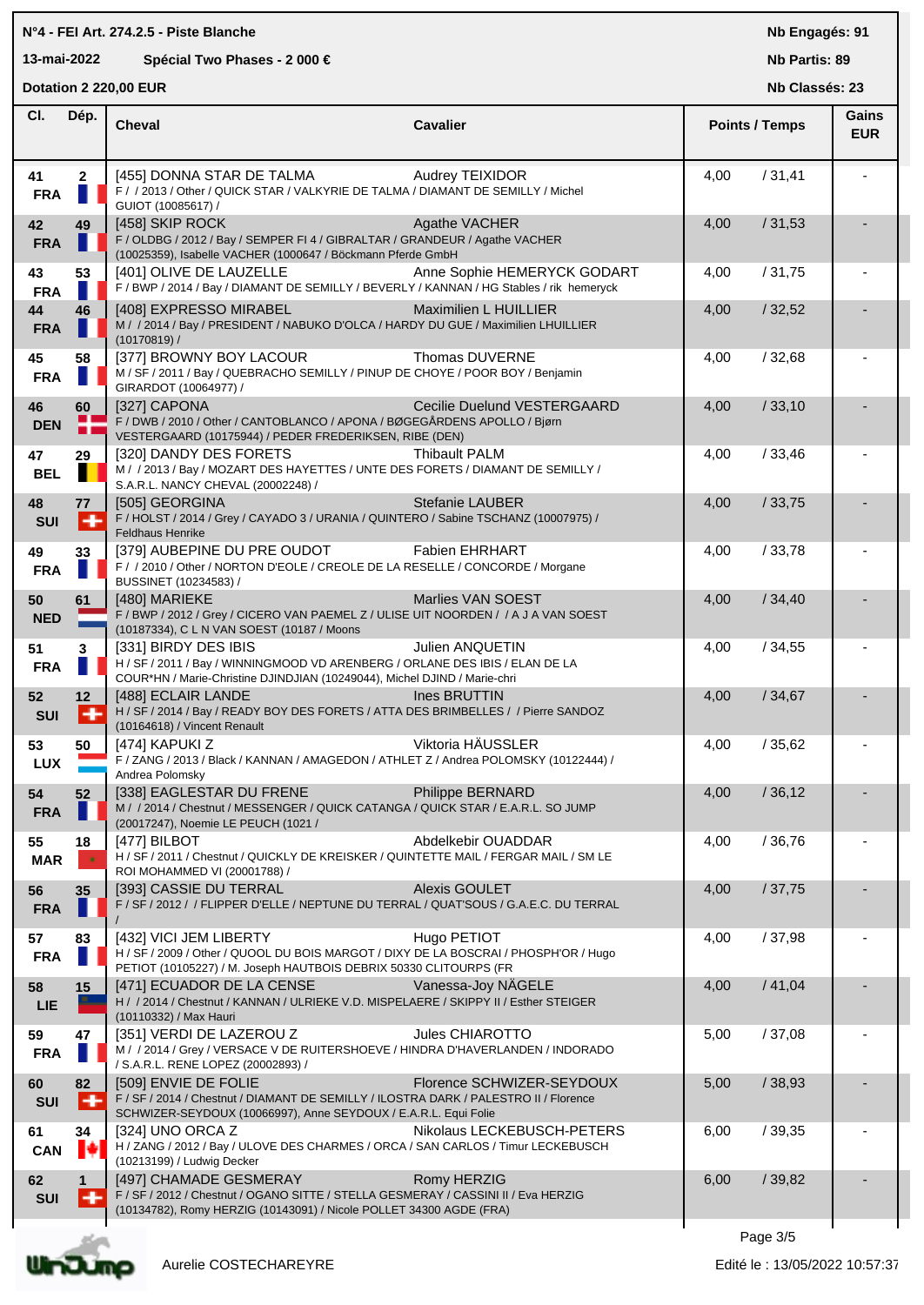#### **Cheval Cavalier Cl. Nb Partis: 89 Nb Classés: 23 Gains Points / Temps EUR Dotation 2 220,00 EUR**  Dép. | Cheval **63 86** [332] CARAT DE WYL Julien ANQUETIN 8,00 / 30,35 - **FRA** M / SF / 2012 / Bay / NIAGARA D'ELLE / RAPHIA PIERREVILLE / GUEPARD DE BREKKA / July TOUCHET (10060993), Wilfrid TOUCHET (10128554 / Wilfrid TOUCHET 1 **64 87** | [314] URBIN MANCIAIS Joy DEMUYNCK | 8,00 / 30,81 **BEL** H / SF / 2008 / Chestnut / KASHMIR VAN SCHUTTERSHOF / LALIA MANCIAISE / SCHERIF D ELLE / Leeuwerikenhof / Denis Hubert **65 91** | [468] AERO VH OOSTERHOF Z Marcel WOLF | 8,00 / 32,94 GER **GER** H / ZANG / 2010 / Bay / AIR JORDAN Z / CONTENDRA V SPALBEEK / CONTENDER / Patricia KOLLER (10033836) / Noel Porters **66 30** [358] DIEGO DE TOSCANE Mathilde COUTURIER 8,00 / 33,17 - **FRA** H / SF / 2013 / Other / QUITE CAPITOL / FANNY DU MURIER / LAUDANUM / Philippe ROZIER (10002549) / **67 72** [489] JOINT VENTURE TN Ines BRUTTIN 8,00 / 33,18 - SUI F / / 2014 / Chestnut / KANNAN / FLEUR VAN DE NOORDHEUVEL / HEARTBREAKER / Brigitte NEFTEL (10227589), Frederic NEFTEL (10227 / **68 74 [521] EXCEPTION DES FORETS** Anis SMATI **8,00 Anis SMATI** 8,00 **/ 33,47 ALG**  $\begin{bmatrix} 1 \\ 1 \end{bmatrix}$  F / / 2014 / / L'ARC DE TRIOMPHE\*BOIS MARGOT / GRACE DES FORETS / PAPILLON ROUGE\*NORMANDIE / Francois BERTEAUX / **69 80** [487] NO LIMIT NC Z Pierre BRUNSCHWIG 8,00 / 34,22 - **SUI** H / ZANG / 2012 / Bay / NABAB DE REVE / CHAPLINE Z / CARETANO Z / Pierre BRUNSCHWIG (10002557) / Claeys Nele **70 73** [456] ESPRIT DE TALMA Audrey TEIXIDOR 8,00 / 34,93 - **FRA** M / 2014 / Other / VIGO CECE / QUIVA DU ROUET / ALLEGRETO / Michel GUIOT (10085617) / **71 8** [486] GRAIN D'OR DE SAULIEU Pierre BRUNSCHWIG 8,00 / 35,93 - **SUI** H / SBS / 2012 / Chestnut / BAMAKO DE MUZE / PERLE D'OR DE SAULIEU / / Pierre BRUNSCHWIG (10002557) / Franz Collart **72 25** | [495] BORSALINO BATILLY Laurent FASEL | 8,00 / 41,19 **SUI** H / SF / 2011 / Chestnut / / / / Sophie BRUCHEZ (10089612) / ELEVAGE DE BATILLY **73 13** | [309] AIMAR VAN HET POLDERHOF Freddy DEMUYNCK | 9,00 / 38,41 **BEL**  $\begin{bmatrix} 1 & 1 \\ 1 & 2006 \end{bmatrix}$  H / / 2006 / Bay / KASHMIR VAN SCHUTTERSHOF / BLEU DE TOI / CHATMAN / Leeuwerikenhof / **74 69 | [318] CHOUCHOU <b>Fabian JACOB Fabian JACOB** | 9,00 / 38,70 **BEL M/HOLST/2011/Grey / CACHAS / RESI I / / Jacob Fabian / 75 64** [376] QUARLYS Nicolas DONATI / 33,19 - **FRA** H / MIPAAF / 2005 / Bay / QUITE EASY / MARLYS (KWPN) / JUS DE POMME / Liliane FROMER (10132385) / MELOTTO SERGIO, VERONA(VR) (ITA) **76 11** [501] JAGELLO D.W. Patricia KOLLER 12,00 / 35,25 - **SUI** H / BWP / 2009 / Bay / ERCO VAN T ROOSAKKER / UNIBAB VH LAMBROECK / NABAB DE REVE / Patricia KOLLER (10033836) / WILFRIED DE WINNE **77 54** [364] ODILJO Julia DALLAMANO 12,00 / 41,24 - **FRA**  $\blacksquare$  H / / 2014 / Bay / JOOP 111 / DARLING V SPALBEEK Z / DARCO / S.N.C ECURIE DU HERRIN (20000830) / **78 85** [447] SANCHO 492 Louis Rafael SAINT CYR 13,00 / 32,93 - **FRA**  $\blacksquare$  H / OLDBG / 2009 / Bay / SANDRO BOY / KURFUERSTIN / LANDOR S / S.N.C ECURIE DU HERRIN (20000830) / M. GERD WIEKER 99 (FRA) **79 24** [339] ERMITAGE'S BOY Charles BERTHOL 13,00 / 38,18 - **FRA** M//2014/Bay/ARMITAGES BOY/ESCADA VAN'T HOLEINDE/CARTIER VD HEFFINCK/ S.a.r.l. QUARTZ INVESTISSEMENTS (20016898) / **80 70** | [365] LA FOLIE DE LA BASTIDE CORIGNE DE COLIGNY | 13,00 / 42,49 **FRA** F / SCSL / 2012 / Chestnut / LIZARAZU / PENSEE FOLLE DE LA BASTID / POLIDIKTUS VAN DE HELLE / S.c.e.a. HARAS DE LA MARTINIERE (20017203) / **81 37** [482] NIKE Z Mohamed SECK 15,00 / 40,52 - SEN F / ZANG / 2013 / Bay / / / / Lauren CROQUENOIS (10032354) / Lauren Croquenois **82 6**  $[431]$  DIAPASON DE JARSAY Hugo PETIOT 15,00 / 42,04 **FRA** M / SF / 2013 / Grey / QLASSIC BOIS MARGOT / TOSCA DE JARSAY / QUAPRICE BOIMARGOT QUINCY / Melodie PETIOT (10028354) / E.a.r.l. LE BELAMOINE 79390 PRE **83 31** [342] HUBERTHUS PP Sabrina CHAPUIS 16,00 / 33,39 - **FRA** H / / 2012 / Bay / NABAB DE REVE / TUBERTHA / CLINTON / Sabrina CHAPUIS (10079621) / **84 17**  $\begin{bmatrix}$  [508] CARLITA VD BLOKVENHOEVE Z Florence SCHWIZER-SEYDOUX  $\begin{bmatrix} 20,00 & /42,06 \end{bmatrix}$ **SUI** F / ZANG / 2013 / Bay / CLINTISSIMO / AMBER / FALDO / Florence SCHWIZER-SEYDOUX

**85 5** [446] ALCAZAR SITTE Louis Rafael SAINT CYR Abandon -



**FRA** H / SBS / 2006 / Chestnut / REXAR DU HOUSSOIT / NACRE DE SEIGNEUR Z / NABAB DE REVE / EURO EQUESTRIAN TRADE (20003548) / Boudrenghien Daniel

(10066997) / Kenneth Fransen

**Nb Engagés: 91**

#### **N°4 - FEI Art. 274.2.5 - Piste Blanche**

#### **13-mai-2022 Spécial Two Phases - 2 000 €**